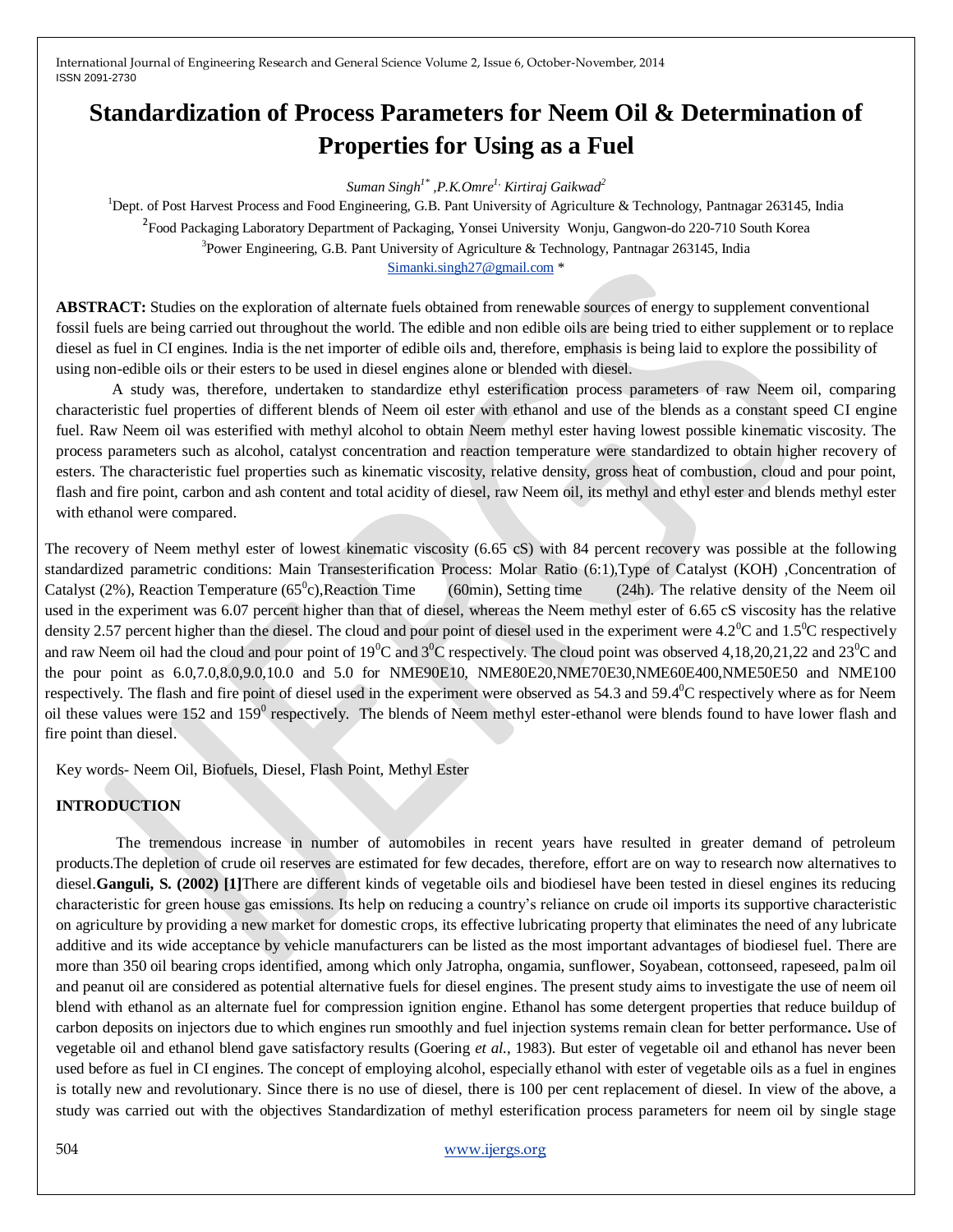Acid-Base catalyst process & Determination of characteristic fuel properties of different blends of methyl ester of neem oil with ethanol.

# **MATERIAL & METHOD**

The methodology used for standardization of ethyl esterification process parameters for Neem oil, preparation of fuel blends,characteristic fuel properties. The experiments were conducted in the Bio Energy Technology Laboratory, Department of Farm Machinery and Power Engineering.

#### **Selection of Fuel Constituents**

The experiments were carried out using high speed diesel as reference fuel and methyl esters of neem oil and their blends with ethanol in various proportions used as the engine fuel.

#### **Neem oil**

Neem oil used in the present investigation was taken from the local market of pantnagar.

#### **Reference fuel**

High speed diesel marketed by Indian Oil Corporation in accordance with IS: 1460-1974 was taken as reference fuel for comparison. **Ethanol** 

Anhydrous ethanol was used as one of the constituent of blended fuel for the experiment. The experiment was conducted using Changsu Yangyuan Chemical, China make anhydrous ethanol procured from the local market. Ethanol, chemically named ethyl alcohol ( $CH<sub>3</sub>CH<sub>2</sub>OH$ ) is a colourless liquid with a sweet alcohol odour.

#### **Neem methyl ester**

Neem methyl ester was used as another constituent of the blended fuel. Better self ignition characteristics, compatibility with fuel injection system of existing CI engines. The sample which gave the highest yield and had its viscosity in the permissible range was used for the main transesterification process. The main transesterification process was carried out with methanol to oil ratio of 6:1 and 2% KOH concentration as an alkaline catalyst. The reaction was carried out at 65ºC for an hour which gave a methyl ester yield of  $85\%$  (v/v).

## **Esterification Process Standardization of methyl esterification process parameters and preparation of Neem ethyl ester**

 **Fukuda, H (2001) [2]**Esterification process is defined as the chemically reacting triglycerides such as one of the vegetable oil with an alcohol in presence of an alkaline or acidic catalyst to produce glycerol and fatty acids ester. Barnwal (2005) [3] In this process the ester is produced when vegetable oil combines with a simple alcohol in presence of a catalyst. The fatty acids of vegetable oil exchange places with the (OH) groups of the alcohol producing glycerol and methyl, ethyl or butyl fatty acids ester depending on the type of alcohol used. The four distinct stages in the preparation of an ester are namely:

- Heating oil at a desired temperature.
- Stirring and heating of alcohol-oil mixture with an alkaline or acidic catalyst.
- Separation of glycerol and washing of ester with water.
- Evaporating traces of water from ester recovered. **The following parameters affect the level of ester recovery:**
- Molar ratio of vegetable oil- alcohol mixture
- Preheating time
- Preheating temperature
- Reaction time
- Reaction temperature
- Type of catalyst
- Concentration of catalyst
- Degree of proof of alcohol used
- Settling time
- Method of removal of traces of water from washed ester either by heating or absorbing using a suitable chemical.

505 [www.ijergs.org](http://www.ijergs.org/) The main transesterification reaction of raw neem oil was carried out as per the steps described in Fig. 3.1. Since the recovery of ester from esterification process is affected by the parameters described above, the process was carried out as per steps described in Fig.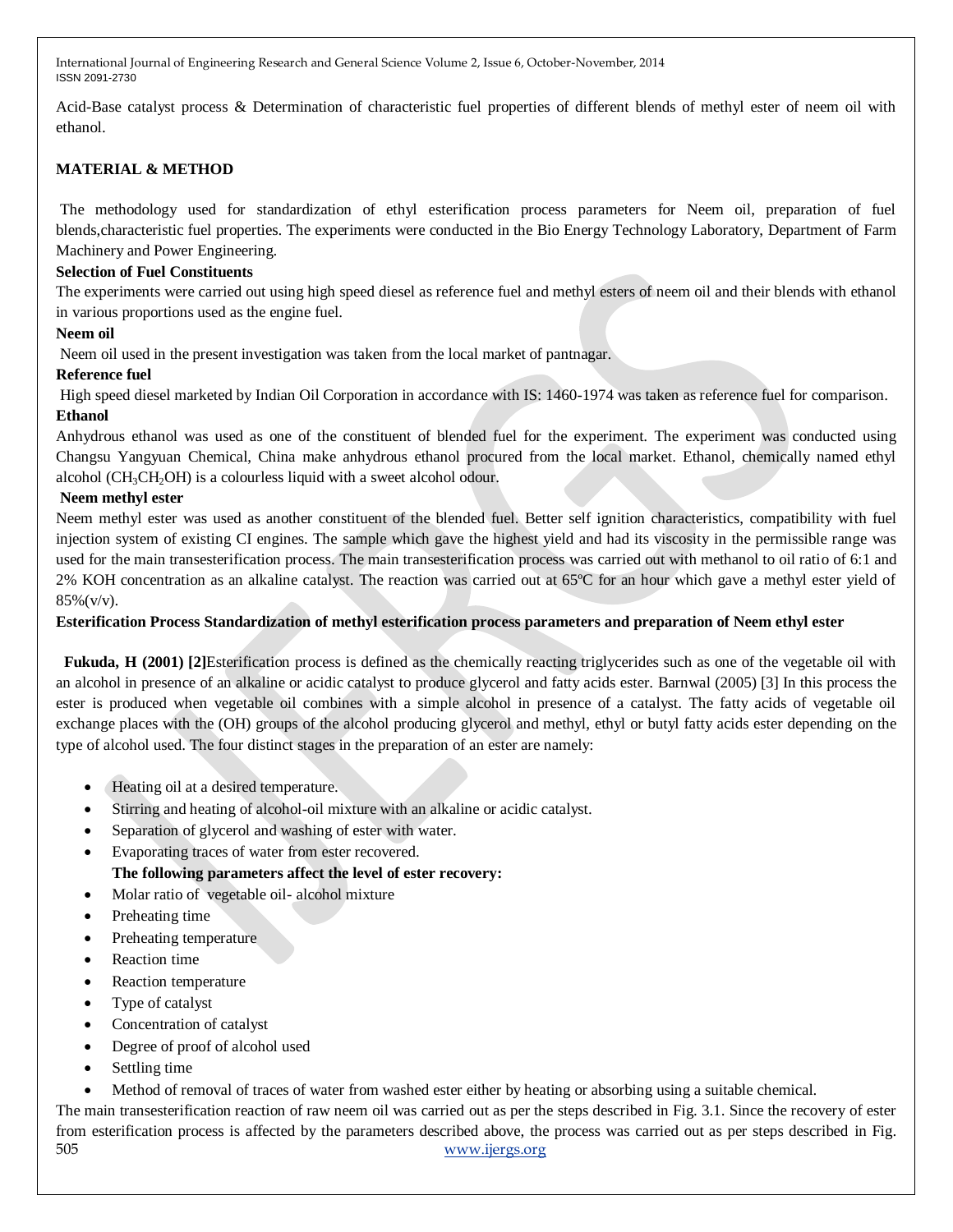3.1. The effect of process parameters shown in Table 3.1 was studied to standardize the esterification process for estimating recovery of ester as well as recovering ester of lowest possible viscosity.

In order to standardize the process parameters, three levels of molar ratios (6:1,8:1 and 10:1), four levels of catalyst (KOH) concentration (1.0%, 1.5%, 2.0% and 2.5%) and two levels of reaction temperature (60<sup>o</sup>C and 65<sup>o</sup>C) was set. The esterification was done at 6:1, 8:1 and 10:1 molar ratios in order to obtain maximum recovery of ester with lowest possible kinematic viscosity by preliminary experiments. Esterification was carried out at selected molar ratio at different levels of catalyst concentration for 60 minutes at different reaction temperature in shaking water bath and then allowed to settle for 24 h for separation of lighter ester layer at the top and heavy glycerol layer at the bottom. Total 24 ester samples were prepared to study the effect of the catalyst concentration, preheating time and reaction temperature on ester recovery and subsequent measure of their kinematic viscosity. **Determination of Characteristic Fuel Properties**

#### **Relative density and API gravity**

The relative density of the selected fuels at  $15^{\circ}$ C was determined as per **IS: 1448 [P: 32]: 1992**. Equation 3.1 was used to calculate the relative density.

Relative density = 
$$
\frac{\text{Density of the fuel at } 15^{0} \text{ C}}{\text{Density of the water at } 15^{0} \text{ C}} \qquad \dots (3.1)
$$

The API (American Petroleum Institute) gravity, which is an indicator of heat content and lightness of a fuel, was also calculated. The higher the API gravity, the lighter is the fuel. The following relationship was used to determine the API gravity of diesel, neem oil and their blends with ethanol.

API Gravity = 
$$
\frac{141.5}{\text{Relative density at } 15^{0} \text{C}} - 131.5 \quad \dots (3.2)
$$

## **Kinematic viscosity**

A Redwood Viscometer No.1 of WISWO make as shown in was used for measurement of kinematic viscosity of selected fuel samples. The instrument measures the time of gravity flow in seconds of a fixed volume of the fluid (50ml) through specified orifice made in an agate piece as per **IS : 1448 [ P : 25 ] 1976** Kinematic viscosity in centistokes was then calculated from time units by using the relationships given by **Guthrie (1960)**.

$$
v_k = 0.26 \ t - \frac{179}{t} \ \ \cdots \ \ (3.3)
$$

When  $34 < t < 100$  and

$$
v_k = 0.24 \text{ t} - \frac{50}{t}
$$
 ...... (3.4) When t > 100

where,  $v_k =$  Kinematic viscosity in centistokes, cS

 $t =$ Time for flow of 50 ml sample, s

#### **Gross heat of combustion**

The heat of combustion or calorific value of a fuel is the heat produced by the fuel within the engine that enables the engine to do the useful work. The gross heat of combustion of fuel samples was determined as per **IS: 1448 [P: 6]: 1984** with the help of a Widson

#### 506 [www.ijergs.org](http://www.ijergs.org/)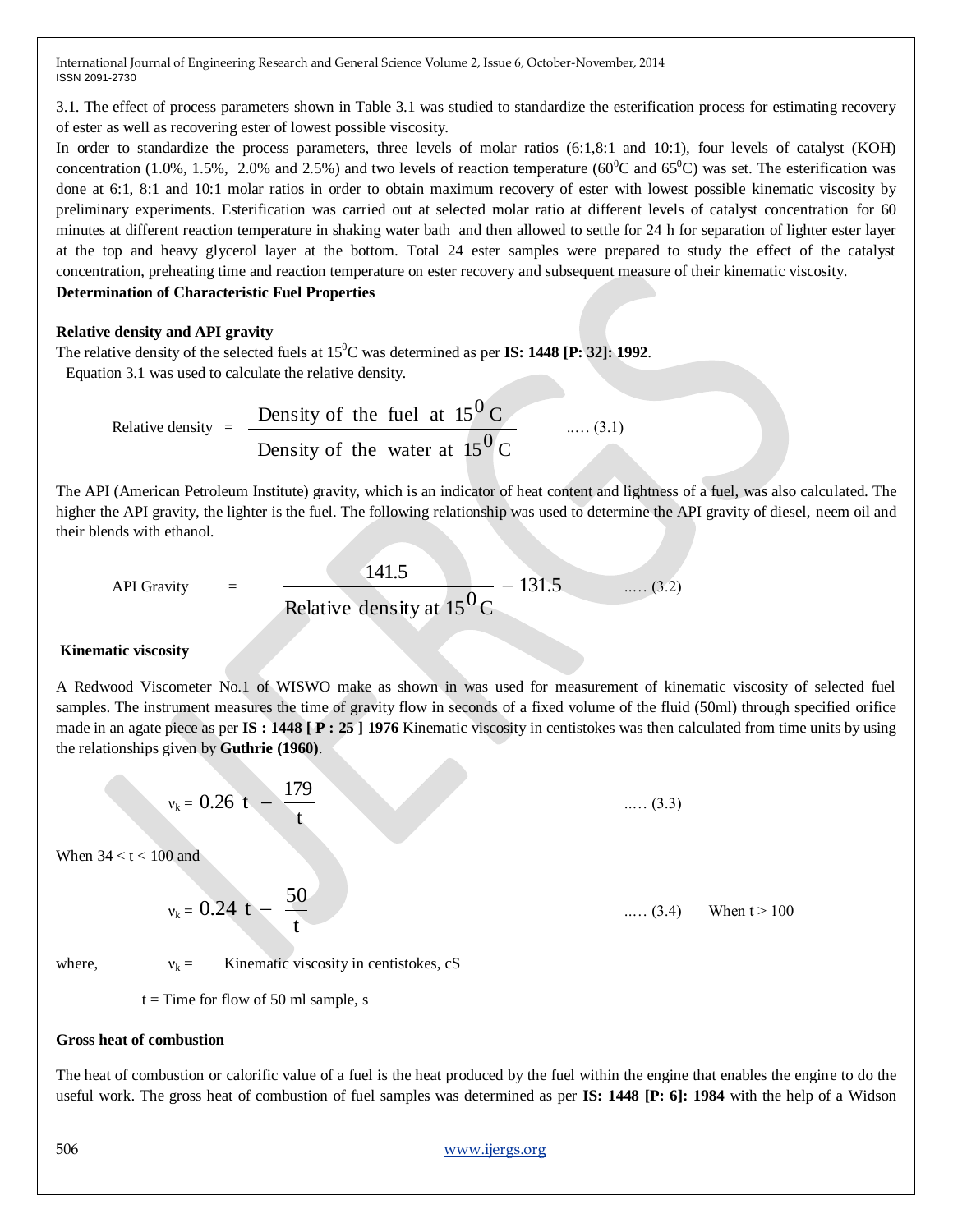Scientific Works make Isothermal Bomb Calorimeter. The gross heat of combustion of the fuel samples was calculated using the equation given below:

$$
H_c = \frac{W_C \times \Delta T}{M_S}
$$
 ..... (3.5) where, H<sub>c</sub>

= Heat of combustion of the fuel sample, Cal / g

 $W_c$  = Water equivalent of the calorimeter, Cal / <sup>0</sup>C

 $\Delta$  T  $=$  Rise in temperature,  ${}^{0}C$ 

 $M_s$  = Mass of sample burnt, g

#### **Cloud and pour points**

The Cloud and Pour point is the measure which indicates that the fuel is sufficiently fluid to be pumped or transferred. Hence it holds significance to engines operating in cold climate. The Cloud and Pour point of fuel samples were determined as per **IS: 1448 [P: 10]: 1970** using the Cloud and Pour point apparatus.

Three replications were made for each fuel type.

## **Flash and fire point**

Flash point measures the tendency of the sample to form a flammability mixture with air under controlled laboratory conditions. The flash and fire point of the fuel samples was determined as per **IS: 1448 [P: 32]: 1992**.

# **RESULT AND DISCUSSION**

Studies were conducted for standardizing transesterification process parameters for Neem oil, determination of compatible fuel properties of the oil, its methyl ester and their blends with ethanol. The fuel properties such as kinematic viscosity, relative density, gross heat of combustion, cloud and pour point, flash and fire point, of Neem oil, its methyl ester as well as their blends with ethanol were compared.

#### **Standardization of Esterification Process Parameters**

The effect of selected level of parameters as mentioned in table 3.1 to standardize the methyl esterification process for Neem oil  $\&$ Table 3.2 gives Esterification Process Parameters Selected to Produce Neem Methyl Ester of 6.65 cS Kinematic Viscosity. It is, therefore, seen that highest recovery of 84 percent of methyl ester was obtained at 6:1 molar ratio when the raw Neem oil was reacted with ethanol at  $65^{\circ}$ C reaction temperature for 60 minute in presence of 2.00 percent KOH and then allowed to settle for 24h. Based on the observation of percent recovery of methyl ester from esterification of raw Neem oil at 6:1 molar ration may be reacted with ethanol at  $65^{\circ}$ C reaction temperature for 60 minute in presence of 2.00 percent KOH and then allowed to settle for 24h due to availability of more polarity to dissolve KOH concentration.

# **Effect of process parameters on kinematic viscosity of recovered esters**

Table 4.1 show the kinematic viscosity of Neem methyl esters obtained by esterification of raw Neem oil at the selected process condition. Anjana Srivastava(2007) [6] It is evident from the table that the methyl esters obtained from the estrerificatin of raw Neem oil at different process conditions ranged between 6.65 to 11.99 cs. It is evident from the table that kinematic viscosity was found at different selected process parameters which varied between 9.12 to 13.02 and 10.15 to 1`3.98 cS for the molar ratio of 6:1 and 8:1 respectively. Based on the observations on the recovery and kinematic viscosity, it may be concluded that raw Neem oil at 6:1 molar ratio may be reacted with ethanol at  $65^{\circ}$ C reaction temperature for 60 minute in presence of 2 percent KHO and then allowed to settle for 24hin order to get maximum ester recovery with lowest possible kinematic viscosity.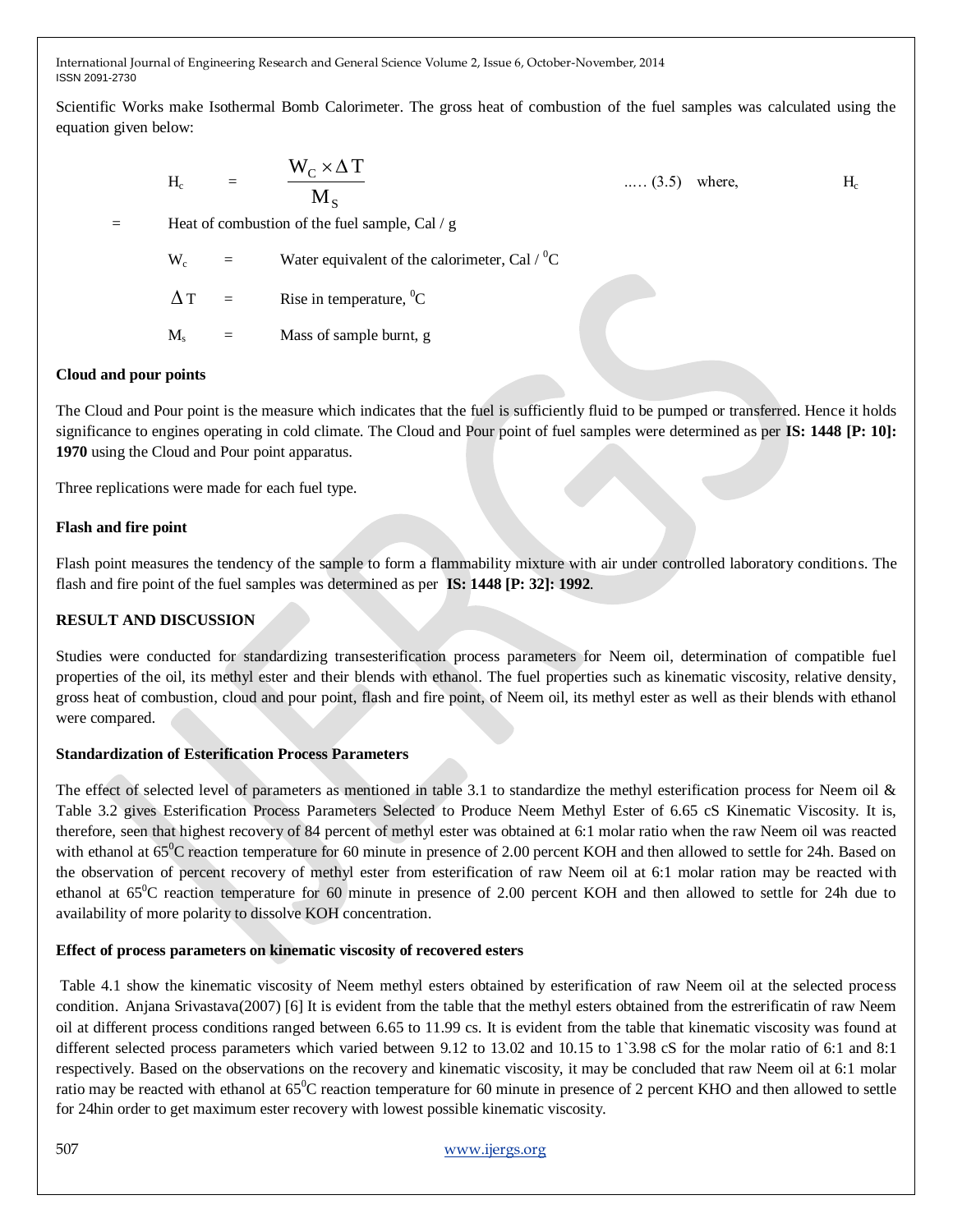## **Fuel properties of Neem oil, methyl esters of Neem oil and their blends with ethanol**

The characteristic fuel properties such as kinematic viscosity, relative density, gross heat of combustion, cloud and pour point, flash and fire point, were measured for different fuels to assess their compatibility with diesel fuel.

# **Relative density and API gravity**

The relative density at  $15^0$ c and API gravity of diesel, raw Neem oil and different blends are shown in Table 4.2 the relative density and API gravity of diesel used in the experiments were found to be 0.839 and 37.15 respectively. The relative density of NME90E10, N30, NME60E400, NME50E50 and NME 100 were found to be 0.85, 084, 083, 082, 0.82 and 0.86. The results obtained during the experiments indicate that the relative density of all the ester blends was almost closer to that of diesel.

The API gravity of NME90E10, NME80E20, NME70E30, NME60E400, NME50E50 and NME 100were found to be 34.64, 36.95, 38.98, 41.06, 41.06 and 32.71.

# **Kinematic viscosity**

Table 4.3 shows the kinematic viscosity of diesel, raw Neem oil and different blends at 38<sup>0</sup>C. The kinematic viscosity if diesel was found to be 3.21 cS. The kinematic viscosity of diesel at  $38^{\circ}$ C may range between 2.0 to 7.5 cS. (IS: 1460-1974). The Neem oil had the kinematic viscosity of 48.32 cS at 38<sup>0</sup>C. The kinematic viscosity of NME 100, NME0D10, NME80D20, NME70D30, NME60D40 and NME50D50 were found to have kinematic viscosity of 6.47, 4.33, 3.46, 2.82, 2.38 and 1.82cS respectively.

The kinematic viscosity od diesel as reported by Sandun Fernando **(2007) [4]**is 3.41, 3.24 and cS respectively. On the basis of above it was seen that the observed kinemetic viscosity of selected fuels are in line with the findings reported earlier.

## **Gross heat of combustion**

The gross heat of combustion of diesel, Neem oil and the blends of Neem ester with ester with ethanol mixed in various proportions are shown in Table 4.4. The table indicates that gross heat of combustion of diesel was found to be 47.80MJ/Kg.The gross heat of combustion of Neem oil was observed as 32.02 MJ/kg, which is 33.0 percent less than that of diesel. The gross heat of combustion was observed as 36.34,35,90,34.56,33.40,32.89 and 37.12 for NME90E10, NME80E20, NME70E30,NME60E400,NME50E50 and NME 100 respectively.The gross heat of combustion of diesel reported by Sandun Fernando (2007) [4]was 49.05 ,47.8 and 48.46MJ/Kg respectively. On the basis of above it was seen that the observed gross heat of combustion of selected fuels are in line with the findings reported earlier.

# **Cloud and pour point**

The could and pour point of diesel, Neem oil and Neem ester blends with ethanol are shown in Table 4.5. The table indicates that the cloud and pour point of diesel was 2.6<sup>0</sup>C and -2<sup>0</sup>C respectively. The Neem oil had the cloud and pour pint as 19 and 3<sup>0</sup>C respectively. The cloud point was observed as  $4,18,20,21,22$  and  $23^{\circ}$ C and pour point as  $6.0,7.0,8.0,9.0,10.0$  and  $5.0$  for NME90E10, NME80E20, NME70E30 NME60E400,NME50E50 and NME100 respectively.

# **Flash and fire point**

The flash and fire point of diesel, Neem oil and Neem ester blends with ethanol are shown In Table 4.6. The flash and fire point of diesel was  $54.3^{\circ}$ C and  $59.4^{\circ}$ C respectively. The flash and fire point of Neem oil wa found to be  $152^{\circ}$ C and  $159^{\circ}$ C respectively. The table also reveals that NME90E10, NME80E20, NME70E30, NME60E400, NME50E50 and NME 100were having the flash point of 39.0,38.0,36.0, 35.0,33.0 and 58<sup>0</sup>C and fire point of 45.0,43.0, 40.0,40.0,39.0,37.0 and 66.0<sup>0</sup>C respectively. The flash and fire point of methyl ester of Neem oil was having value as compared to diesel. The blends of Neem methyl ester-ethanol were found to have lower flash and fire point than diesel.

The observed results on flash and fire point are in accordance with the findings of flash point of Neem oil as  $152^{\circ}$ C. The reduced flash and fire point of Neem methyl esterethanol blends reflects that greater care may be required in handling these fuels during high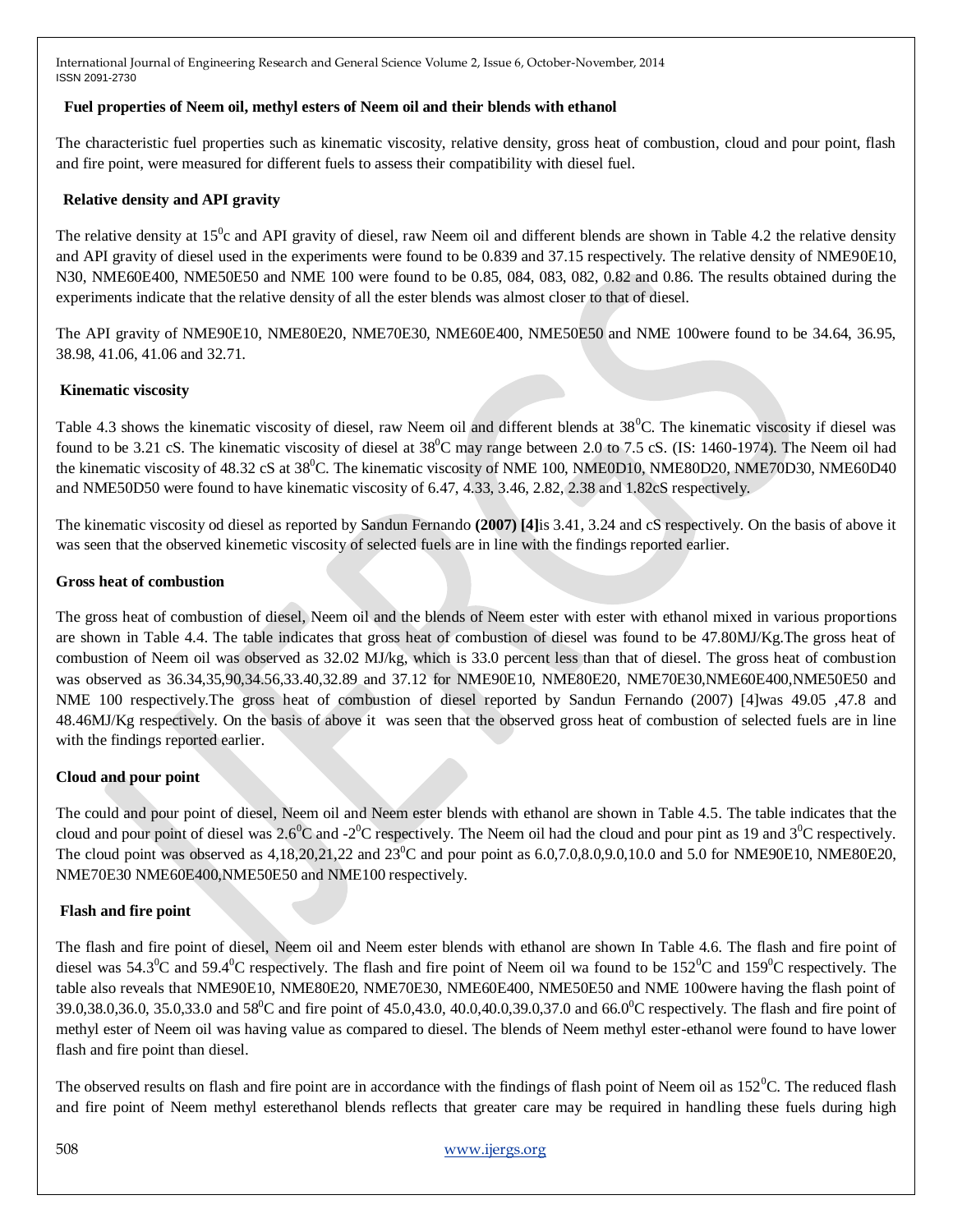ambient temperature conditions. On the basis of above it was seen that the observed flash and fire point of selected fuels are in line with the findings reported earlier.

## **CARBON RESIDUE**

The observed carbon residue content of diesel, Neem oil and Neem ester blends with ethanol are shown in Table 4.7. The carbon residue content in diesel was found as 0.16 percent. The maximum recommended carbon residue level in diesel fuel as per IS: 1460- 1974 is 0.2 percent. The observed carbon residue content in diesel falls is in line with the findings of Nurun nabi (2007) [5] who reported it as 0.1 percent. The Neem oil was found to have the carbon residue content of 3.561 perent. The carbon residue content of 0.822, 0.789, 0.793,0689, 0.689, 0.630 and 0.933 percent was found in NME90E10 NME80E20, NME70E30,NME60E400,NME50E50 and NME100 were respectively.

## **SUMMARY AND CONCLUSION**

On the basis of the results obtained from the whole experiment the following conclusions were drawn:

(i) The recovery of Neem methyl ester of lowest kinematic viscosity (6.65 cS) with 84 percent recovery was possible at the following standardized parametric conditions:

Main Transesterification Process:

| 1. | <b>Molar Ratio</b>               | 6:1               |
|----|----------------------------------|-------------------|
| 2. | Type of Catalyst                 | <b>KOH</b>        |
| 3. | <b>Concentration of Catalyst</b> | 2%                |
| 4. | <b>Reaction Temperature</b>      | $65^0c$           |
| 5. | <b>Reaction Time</b>             | 60 <sub>min</sub> |
| 6. | Setting time                     | 24h               |

The recovery of Neem methyl ester was 84 percent with kinematic viscosity of 6.65cS.

- (ii) The relative density of the Neem oil used in the experiment was 6.07 percent higher than that of diesel, whereas the Neem methyl ester of 6.65 cS viscosity has the relative density 2.57 percent higher than the diesel. The relative density of Neem methyl ester-ethanol blends decreased with increase in level of ethanol in the blend
- (iii) The cloud and pour point of diesel used in the experiment were  $4.2^{\circ}$ C and  $1.5^{\circ}$ C respectively and raw Neem oil had the cloud and pour point of 19<sup>0</sup>C and 3<sup>0</sup>C respectively. The cloud point was observed 4,18,20,21,22 and 23<sup>0</sup>C and the pour point as 6.0,7.0,8.0,9.0,10.0 and 5.0 for NME90E10, NME80E20,NME70E30,NME60E400,NME50E50 and NME100 respectively.
- (iv) The flash and fire point of diesel used in the experiment were observed as  $54.3$  and  $59.4^{\circ}$ C respectively where as for Neem oil these values were 152 and 159<sup>0</sup> respectively. The blends of Neem methyl ester-ethanol were blends found to have lower flash and fire point than diesel.
- (v) The carbon residue content of diesel (0.16 percent) was observed to be within the permissible level specified by the Bureau of Indian Standards but the raw Neem oil and very high carbon residue content (3.561persent). however, esterification of raw Neem oil reduced the carbon residue content to a great extent.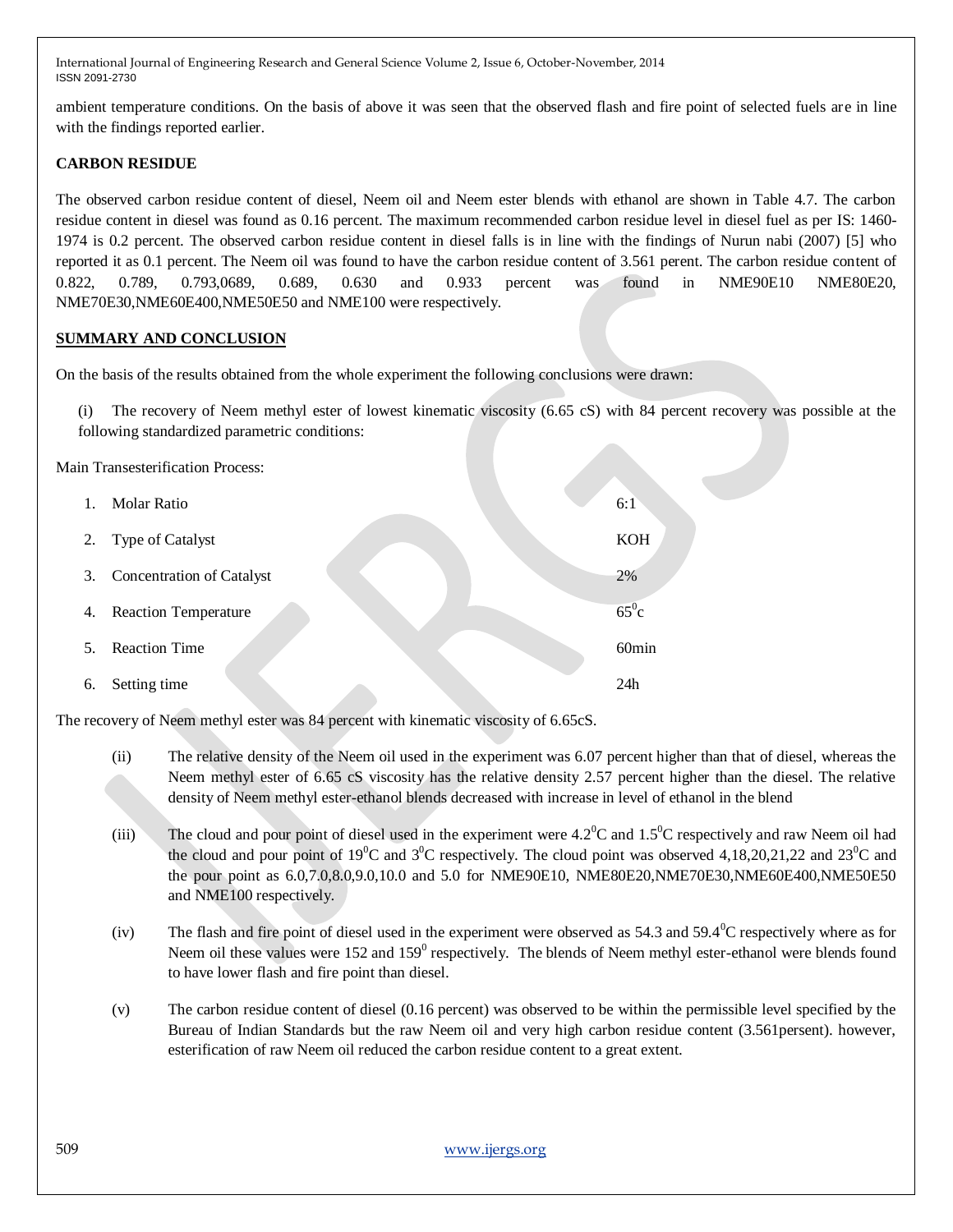# **REFERNCES:**

- 1. Ganguli, S. (2002) 'Neem: A therapeutic for all seasons', Current Science, Vol. 82, pp.1304. Foglia, T.A., Jones, K.C., Haas, M.J. and Scott, K.M. (2000) 'Technologies supporting the adoption of biodiesel as an alternative fuel. The cotton gin and oil mill presses.
- 2. Fukuda, H., Kondo, A. and Noda, H. (2001) 'Biodiesel fuel production by transesterification of oils', J Biosci Bioeng, Vol.5, pp. 405–416.
- 3. Barnwal, B.K. and Sharma, M.P. (2005) 'Prospects of Biodiesel production from vegetable oils in India', Renew Sust Energy Rev 9, Vol.4, pp. 363–378.
- 4. Sandun Fernando., Prashanth Karra., Rafael Hernandez and Saroj kumar jha. (2007) 'Effect of incompletely converted soyabean oil on bi odiesel quality'Energy, Vol.32, pp.844-851.
- 5. Nurun nabi, Md.,Shamim Akhter.,Mhia Md and Zaglul Shahadat. (2006) 'Improvement of engine emissions with conventional diesel fuel and diesel-biodiesel blends', Bioresource technology, Vol.97, pp.372-378.
- 6. Anjana Srivastava and Ram Prasad. (2004) 'Triglycerides based diesel fuels', Renewable and sustainable energy reviews, Vol.4, pp.111-133

| Sl. No. | Name of Parameter             | Levels selected           |
|---------|-------------------------------|---------------------------|
| 1.      | Molar ratio                   | 6:1, 8:1 and $10:1$       |
| 2.      | Catalyst concentration (%)    | $1.0, 1.5, 2.0$ and $2.5$ |
| 3.      | Reaction Temperature, $(^0C)$ | 60and $65^{\circ}$ C      |
| 4.      | Reaction Time, (hr)           | 1hr                       |
| 5.      | Catalyst                      | <b>KHO</b>                |
| 6.      | Settling Time, (hr)           | 24 <sub>hr</sub>          |
|         | ⇁                             |                           |

# Table 3.1 Process Parameters Selected for Standardization of Esterification Process

7.

 Table 3.2 Esterification Process Parameters Selected to Produce Neem Methyl Ester of 6.65 cS Kinematic Viscosity

| Sl. No. | Name of Parameter                 | Levels selected   |  |
|---------|-----------------------------------|-------------------|--|
|         | Molar ratio                       | 6:1,              |  |
| 2.      | Type of Catalyst                  | <b>KHO</b>        |  |
| 3.      | <b>Concentration of Catalyst</b>  | 2%                |  |
| 4.      | Reaction Temperature, $({}^{0}C)$ | $65^0C$           |  |
| 5.      | <b>Reaction Time</b>              | 60 <sub>min</sub> |  |

510 [www.ijergs.org](http://www.ijergs.org/)